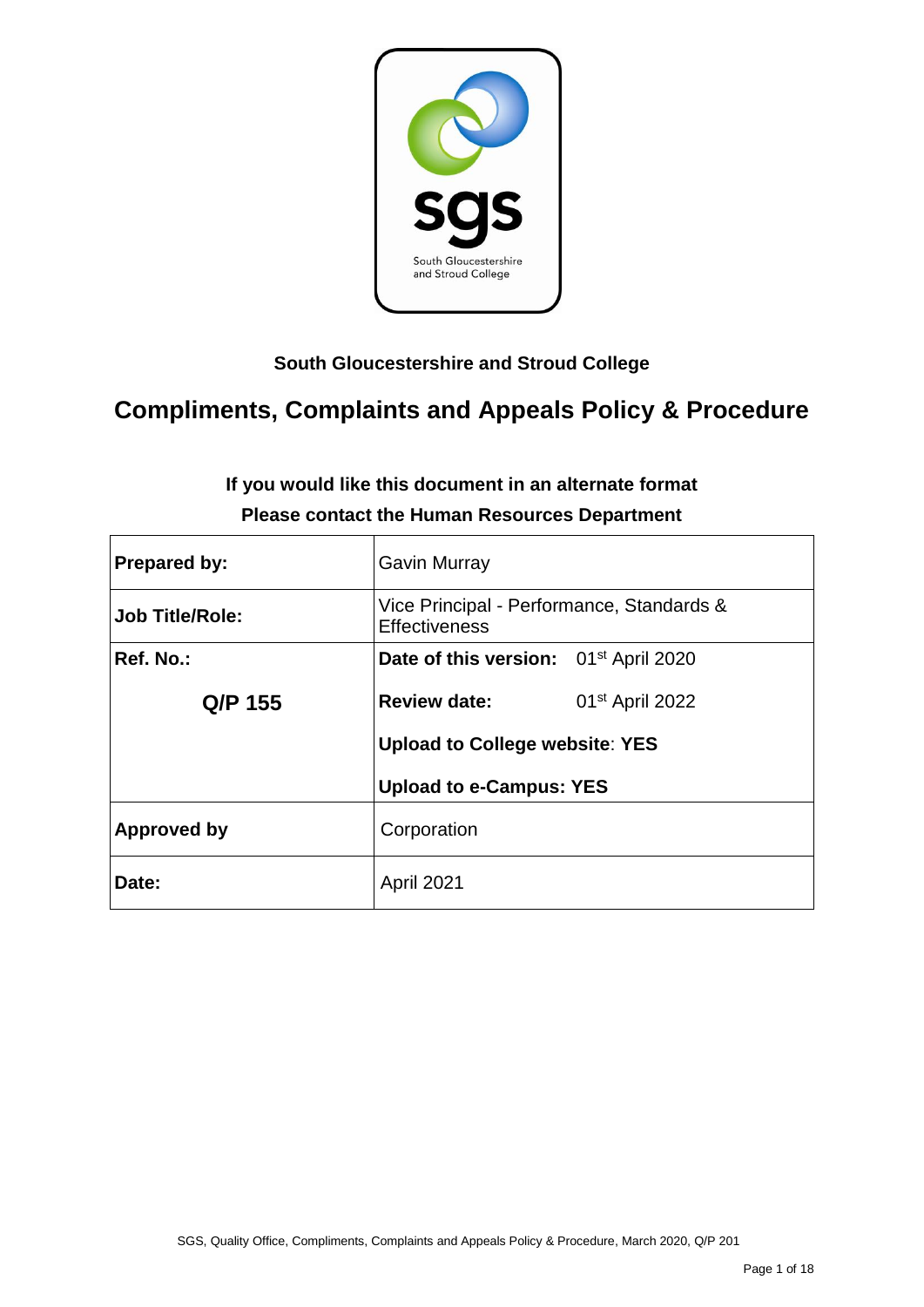## **Impact Assessment**



| Completed by:                                                                                                         |  |  |         |  |
|-----------------------------------------------------------------------------------------------------------------------|--|--|---------|--|
| Vice Principal - Performance, Standards &<br>01/04/2020<br>Gavin Murray<br>Effectiveness                              |  |  |         |  |
| I have read the guidance document: Completing a Policy Impact Assessment?                                             |  |  |         |  |
| If this policy has been up-dated, please tick to confirm that the initial impact screening has<br>also been reviewed: |  |  | $\cdot$ |  |

| <b>EQUALITY AND DIVERSITY IMPACT ASSESSMENT</b>                                                               |                                                                               |  |  |  |  |                                                                               |
|---------------------------------------------------------------------------------------------------------------|-------------------------------------------------------------------------------|--|--|--|--|-------------------------------------------------------------------------------|
| Characteristic                                                                                                | This policy seeks to:                                                         |  |  |  |  |                                                                               |
| Age                                                                                                           | No appreciable impact                                                         |  |  |  |  |                                                                               |
| Disability                                                                                                    |                                                                               |  |  |  |  | Use available resources to identify and address any issues of inequality as a |
|                                                                                                               |                                                                               |  |  |  |  | result of disability. Supporting learners both academically and pastorally in |
|                                                                                                               | order that they should be successful.                                         |  |  |  |  |                                                                               |
| <b>Faith or Belief</b>                                                                                        | No appreciable impact                                                         |  |  |  |  |                                                                               |
| Gender                                                                                                        | No appreciable impact                                                         |  |  |  |  |                                                                               |
| Race or Ethnicity                                                                                             | No appreciable impact                                                         |  |  |  |  |                                                                               |
| Orientation                                                                                                   | No appreciable impact                                                         |  |  |  |  |                                                                               |
| Gender reassignment                                                                                           | No appreciable impact                                                         |  |  |  |  |                                                                               |
| Economic disadvantage                                                                                         | No appreciable impact                                                         |  |  |  |  |                                                                               |
| <b>Rural isolation</b>                                                                                        | No appreciable impact                                                         |  |  |  |  |                                                                               |
| Marriage                                                                                                      | No appreciable impact                                                         |  |  |  |  |                                                                               |
| Pregnancy & maternity                                                                                         | No appreciable impact                                                         |  |  |  |  |                                                                               |
| Carers & care leavers                                                                                         | Use available resources to identify and address any issues of inequality as a |  |  |  |  |                                                                               |
|                                                                                                               | result of being in care or a care leaver. Supporting learners both            |  |  |  |  |                                                                               |
|                                                                                                               | academically and pastorally in order to be successful.                        |  |  |  |  |                                                                               |
| Vulnerable persons                                                                                            | Use available resources to identify and address any issues of inequality as a |  |  |  |  |                                                                               |
|                                                                                                               | result of being a vulnerable person. Supporting learners both academically    |  |  |  |  |                                                                               |
| and pastorally in order to be successful.                                                                     |                                                                               |  |  |  |  |                                                                               |
| Please identify any sections of the policy that specifically seek to maximise                                 |                                                                               |  |  |  |  | Sections 7.2 and 9.2                                                          |
|                                                                                                               | opportunities to improve diversity within any of the Academy Trust's          |  |  |  |  |                                                                               |
| stakeholder groups:                                                                                           |                                                                               |  |  |  |  |                                                                               |
| Please identify any sections of the policy that specifically seek to improve                                  |                                                                               |  |  |  |  |                                                                               |
| equality of opportunity within any of the Academy Trust's stakeholder groups:                                 |                                                                               |  |  |  |  |                                                                               |
| Is there any possibility that this policy<br>If you have ticked yes (red), which                              |                                                                               |  |  |  |  |                                                                               |
| could operate in a discriminatory way?<br>characteristic will be most affected?<br>п<br>×                     |                                                                               |  |  |  |  |                                                                               |
| Choose an item.                                                                                               |                                                                               |  |  |  |  |                                                                               |
| If yes please confirm that the Policy has been sent for a full Equality<br>Click or tap to enter a date.<br>П |                                                                               |  |  |  |  |                                                                               |
| & Diversity Impact Assessment, and note the date:                                                             |                                                                               |  |  |  |  |                                                                               |

**Note:** if the policy does not seek to increase diversity or improve equality you should go back and review it before submitting it for approval.

| <b>MAPPING OF FUNDAMENTAL RIGHTS</b>                                |                                       |  |
|---------------------------------------------------------------------|---------------------------------------|--|
| Which United Nations Convention on                                  | Art. 28 Right to education            |  |
| the Rights of the Child (UNCRC), Right<br>Art. 40. Right to justice |                                       |  |
| Art. 42 Right to know your rights<br>does this policy most protect: |                                       |  |
| Which Human Right (HRA) does this                                   | Art. 14 Prohibition of discrimination |  |
| policy most protect:                                                | Art. 7 No punishment without law      |  |

| DATA PROTECTION & PRIVACY BY DESIGN SCREENING                                                        |  |  |
|------------------------------------------------------------------------------------------------------|--|--|
| Tick to confirm that you have considered any data protection issues as part of the design and        |  |  |
| implementation of this policy; and, that implementing this policy will not result in the collection, |  |  |
| storage or processing of personal data outside of official Academy Trust systems:                    |  |  |
| Tick to indicated that this policy has or requires a Data Privacy Impact Assessment:                 |  |  |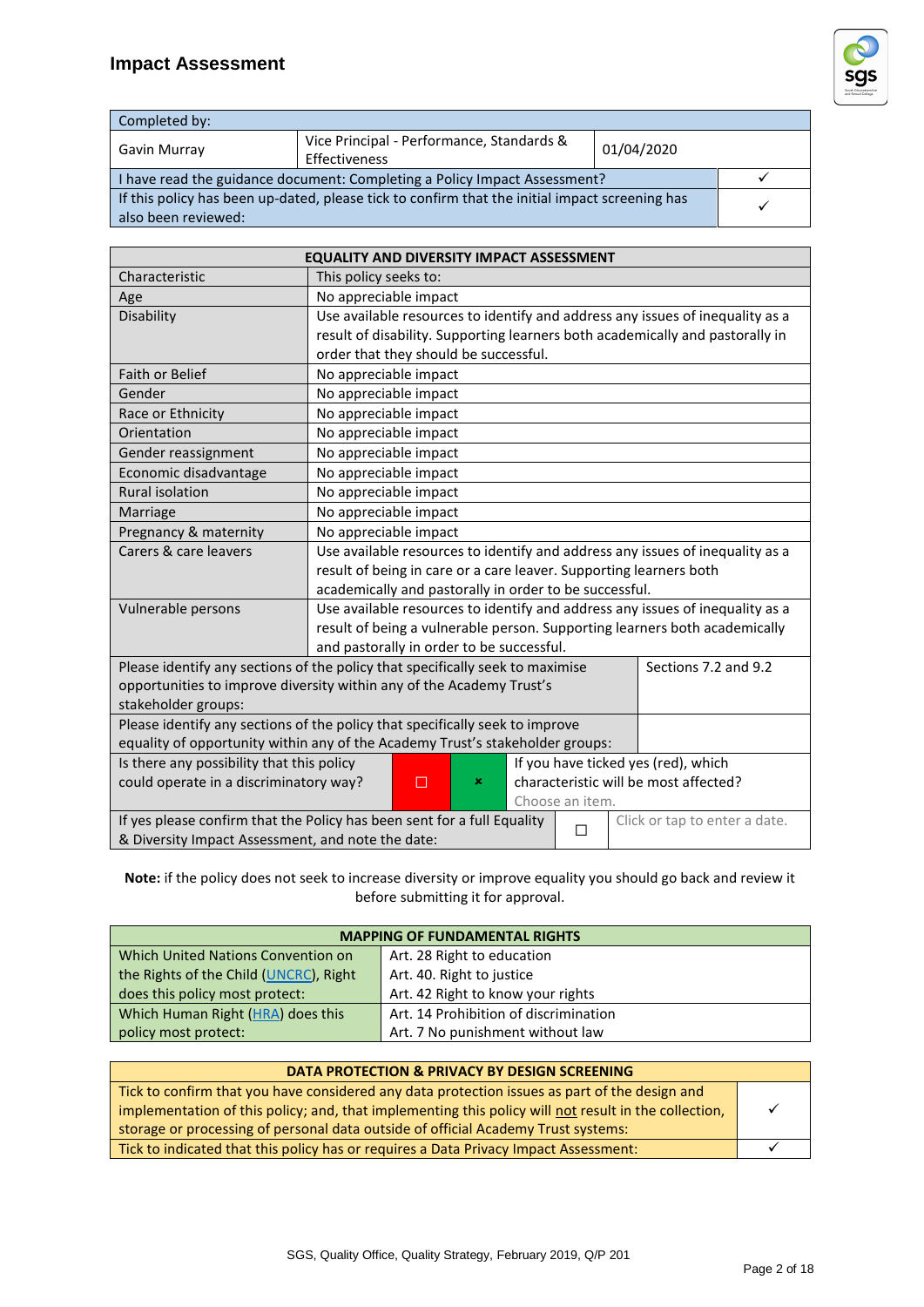## **Complaints and Appeals Policy**

## **1. Introduction**

- 1.1. This Policy has been written to ensure compliance with South Gloucestershire & Stroud (SGS) College's obligations as set out in the Education Act of 2002, the Higher Education Act of 2004 and the 2015 Consumer Rights Act.
- 1.2. The terms of this policy are also compliant with the Education (Independent Schools Standards) Regulations 2010 insofar as it relates to SGS as sponsor of the SGS Multi-Academy Trust (SGSAT)
- 1.3. This policy is informed by, and reflects, the College's Single Equality Plan, the Office of Qualifications and Examinations Regulation (OFQUAL) general conditions of accreditation and the Scottish Qualifications Authority (SQA) Accreditation scheme as appropriate.
- 1.4. This policy acknowledges that differently regulated activity and different Awarding Bodies operate separate complaints and academic appeals procedures. However, this policy sets out the underlying principles of fairness and good practice that the College will to apply to both.

### **2. Statement**

2.1. South Gloucestershire & Stroud College aims to positively change people's lives and add value to the social and economic wellbeing of our communities. We do this by providing high quality, innovative, accessible education and training in a friendly culture of mutual respect and support. SGS therefore recognises the importance of and welcomes feedback about our services from all College users, including learners, employers, staff and other stakeholders.

## **3. Objective**

3.1. This Policy seeks to ensure that we develop positive and responsive partnerships with all our learners, employers, public service providers and the communities we serve. Our review of feedback is used to inform planning and the continual improvement of the wider learning experience and the services that the College provides.

## **4. Principles**

- 4.1.This policy establishes a good practice framework approach for handling Compliments, Suggestions, Complaints; provides an overview of the key factors included in our processes and sets out underlying principles and operational guidance to support an understanding of timeframes, progression between review stages, and record-keeping.
- 4.2. This Policy is not intended to refer to complaints about decisions concerning learner behaviour, financial aid, or assessment.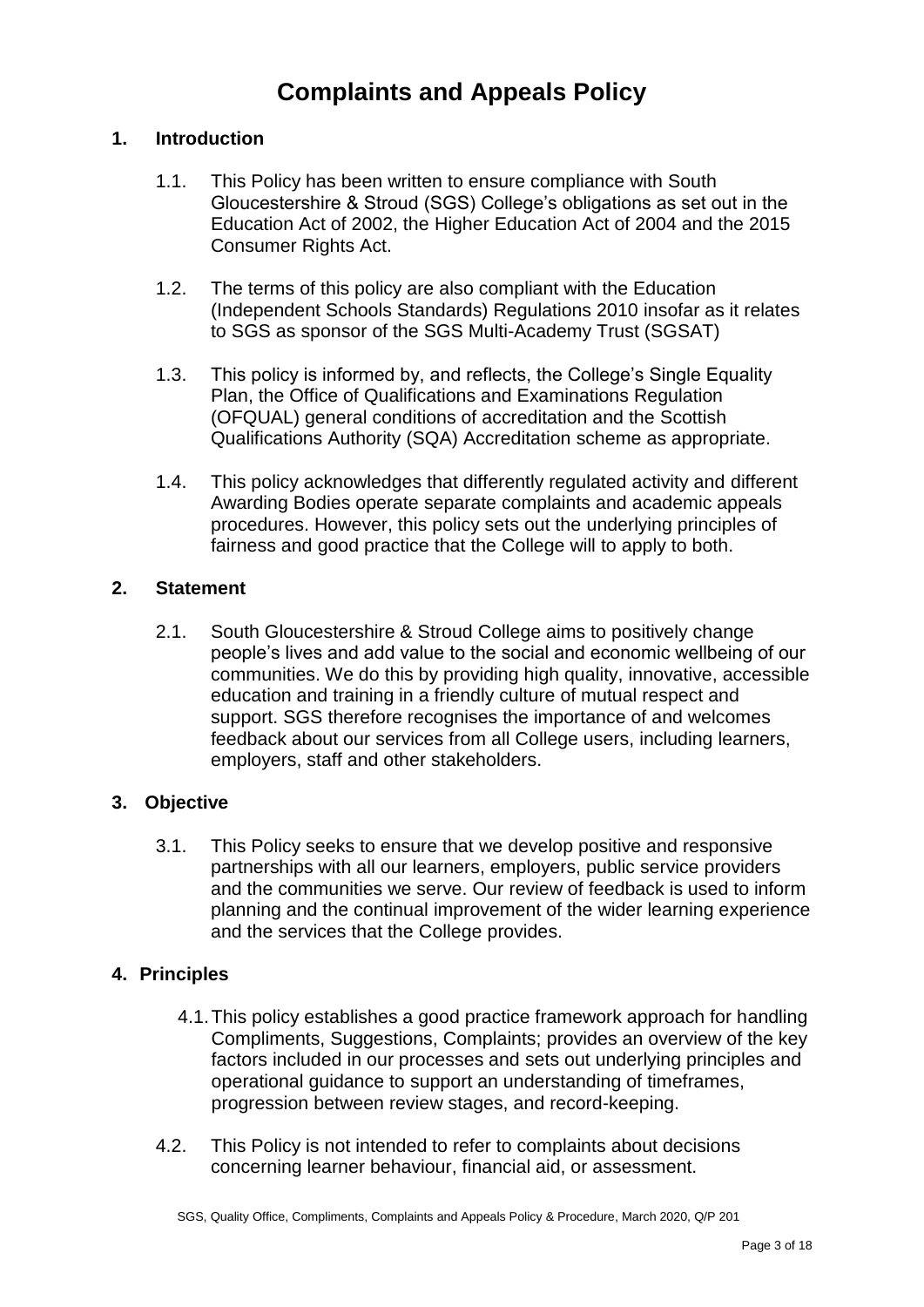Complainants are advised to refer to the appropriate policy prior to submitting a complaint in line with this policy.

## **5. Implementation – General**

- 5.1. All learners and staff will be informed about this Policy and Procedure during their induction; and, this policy will be made available via the SGS College website, the SGS Academy Trust website(s) and the intranet sites of each organisation within the SGS Group.
- 5.2. The Concern/Issue Flowchart and the Compliments Flowchart (Appendix 2) will be:
	- Displayed on learner and staff noticeboards and issued within the Learner Charter and Codes of Conduct booklet (including the Higher Education handbook)
- 5.3. Compliments, Suggestions **'Tell us'** cards (appendix 3), Complaint Forms (appendix 1) and Compliment/Concern/Issue/Complaint flowcharts (appendix 2) are available from each campus reception in the learning resource centres (LRC). Learner representatives can also be asked to take forward any concerns to Voice of the Learner meetings. Staff can also download relevant documentation from SharePoint and there is also an email address – [talktous@sgscol.ac.uk](http://staff.sgscol.ac.uk/cc/qual/Students/SGS%20Versions/Quality/talktous@sgscol.ac.uk)

## **6. Key Performance Indicators**

6.1. This policy seeks to ensure the provision of a consistently high quality of service and experience and to deliver measurable improvements to the learner journey in the following ways:

| <b>KPI</b>          | <b>Further Education Measures</b>                                                                      | Target |
|---------------------|--------------------------------------------------------------------------------------------------------|--------|
| KPI V3              | Overall learner satisfaction will be rated as good or better                                           | 97%    |
| KPI T <sub>13</sub> | Overall employer satisfaction will be rated as good or better                                          | 85%    |
| KPI V11             | Through improved informal resolution the number of<br>complaints received will be less that (annually) | 75     |
| KPI T <sub>15</sub> | The variance in complaints received by Function or<br>academic / Vocational Sector will be less than   | 3%     |

| <b>NSS</b> | <b>Higher Education Measures</b>                                                  |     |
|------------|-----------------------------------------------------------------------------------|-----|
| NSS Q5     | Overall learner satisfaction will be rated as good or better<br>(internal survey) | 85% |
| NSS Q6     | Overall learner satisfaction will be rated as good or better<br>(internal survey) | 90% |
| NSS Q7     | Feedback on assessment will be prompt                                             | 90% |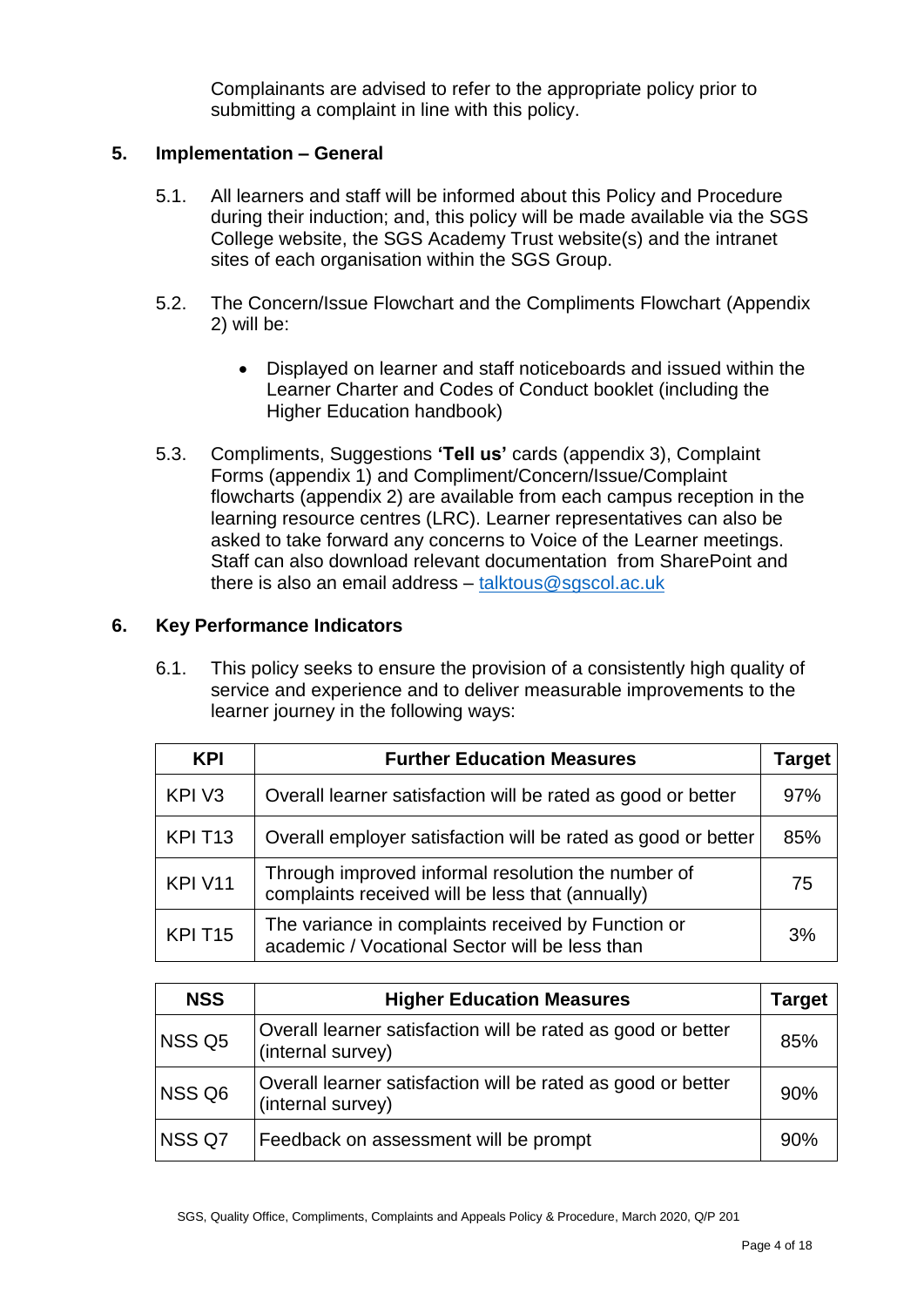## **7. Responsibilities**

7.1. **All College Users** will have regard to the objectives and principles of this policy and as such are encouraged to talk to their tutors or other members of staff as per the process (see flowchart: appendix 2) in order to make their views known and to resolve concerns and issues before they become complaints.

The College's complaints and academic appeals procedures, laid out below, are intended to be used by learners. The term 'learner' refers to those who have registered or enrolled onto a College course and those who have left the College within the last 12 months. The College will however accept complaints form a learner's representative, upon their request. However, we will not usually investigate a complaint without first confirming with the affected learner that they wish to open a complaint.

The College recognises that issues and concerns, which lead to formal complaints are often highly emotive. However, College staff have the right to be treated with respect and protected against unacceptable behaviour. Complainants who are rude or disrespectful will be warned once about any unreasonable behaviour and where such behaviour is repeated the College will terminate consideration of their complaint or academic appeal and may issue a disciplinary to the learner, according to the College's Disciplinary Policy and Procedure.

The College will also terminate consideration of complaints or academic appeals which it considers to be frivolous or vexatious. Examples of such complaints and academic appeals include:

- complaints or academic appeals which are obsessive, harassing, or repetitive
- Complainants who insist on pursuing non-meritorious complaints or academic appeals and/or unrealistic or unreasonable outcomes
- Complainants who insist on pursuing what may be meritorious complaints or academic appeals in an unreasonable manner
- Complaints or academic appeals which are designed to cause disruption or annoyance
- Complaints or demands for redress which lack any serious purpose or value.
- 7.2. **Tutors/Teachers/Learning Area Managers (LAMs) or Staff members and/or Heads of Service Departments** will seek to respond to concerns and address issues raised with them in a timely fashion; and forward, to the nominated complaints personnel, at the first available opportunity, as appropriate and as per the identified process.

Staff will respond sensitively to the issues and concerns raised with them. Effective complaints handling requires a local, informal element which is capable of resolving concerns before they become formal complaints. Staff who receive concerns should: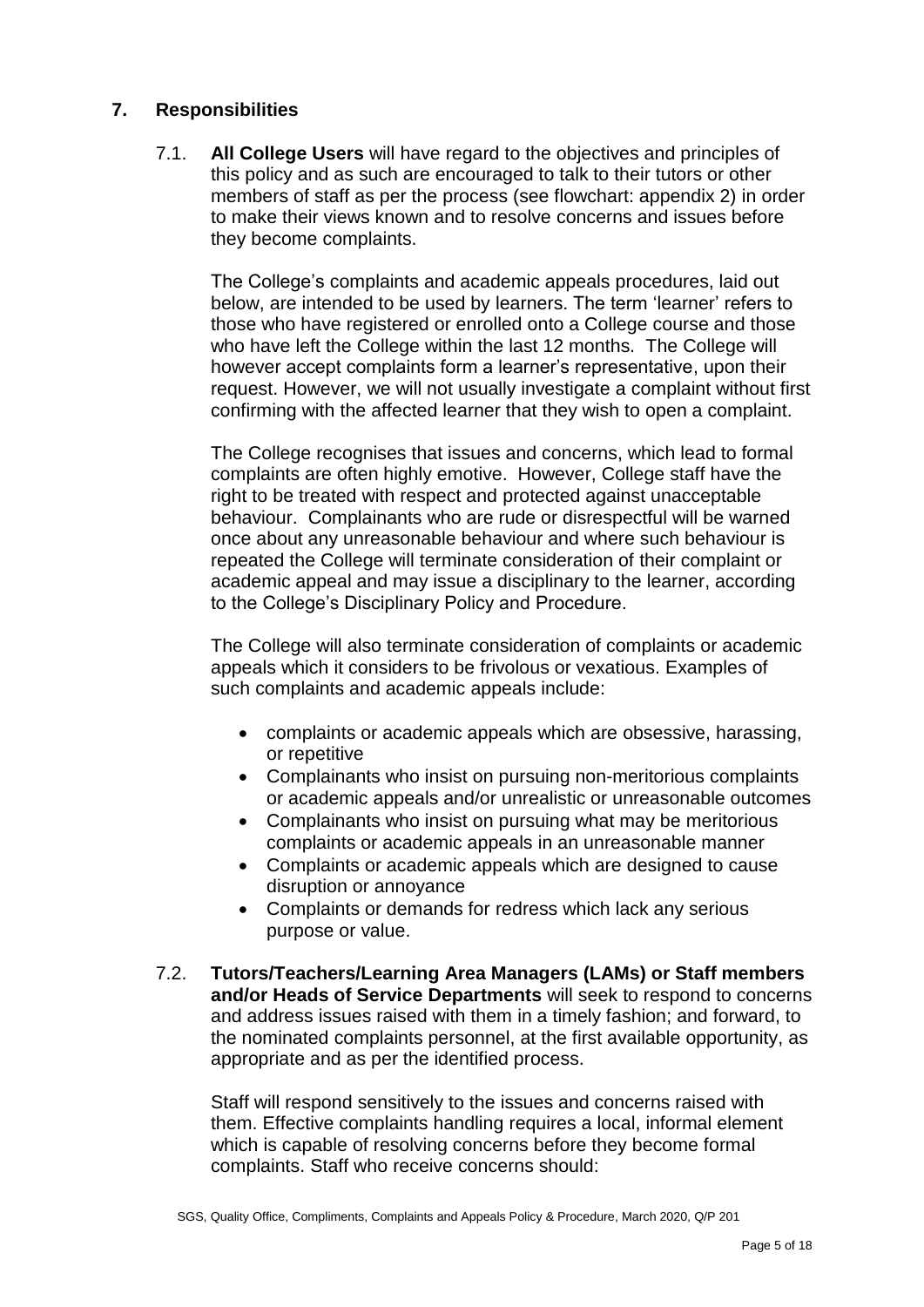- Seek to provide individuals with more information or a more detailed explanation to alleviate concerns. Where appropriate staff must be proactive in making reasonable adjustments for learners or, where appropriate instigate action to mitigate for individual circumstances beyond a learners control.
- Be proactive in suggesting solutions
- Be empathetic and understanding when there is no apparent solution
- Make an apology where it seems appropriate to do so
- Introducing learners and staff to College trained mediators or conciliators.

Staff will directed learners towards the support services available to them, which can provide helpful independent support and advice to those who wish to pursue a complaint or academic appeal.

Staff will endeavour to identify learners (complainants) who have mental health issues, disabilities or other personal characteristics that may mean that they need additional support. All complainants who require additional support should be advised to contact their Well-being Mentor who will support them in making their complaint or signpost them to other sources of support such as counselling services or the Student's Union; and, where appropriate, services external to the College. If a learner appears unable to engage effectively with the complaints or academic appeals procedures, staff may wish to suggest that the learner appoints a representative; and it may be appropriate to suspend the consideration of a complaint or academic appeal until the student has accessed appropriate support.

SGS Well-being Mentors and Learning Support Coordinators, when supporting a learner to make a complaint, must advocate for that learner and act in their best interests at all times.

7.3. **The nominated complaints personnel** will forward feedback received as appropriate and as per the identified process; administer the process of complaints and suggestions, ensuring that timescales are met; and, review and report on all compliments, suggestions and complaints on a monthly basis for review by the Senior Management Team and the College Corporation.

## **8. Confidentiality**

8.1. Complaints and academic appeals should be handled with an appropriate level of confidentiality, with information released only to those who need it for the purposes of investigating or responding to the complaint or academic appeal. No third party should be told any more about the investigation than is strictly necessary in order to obtain the information required from them.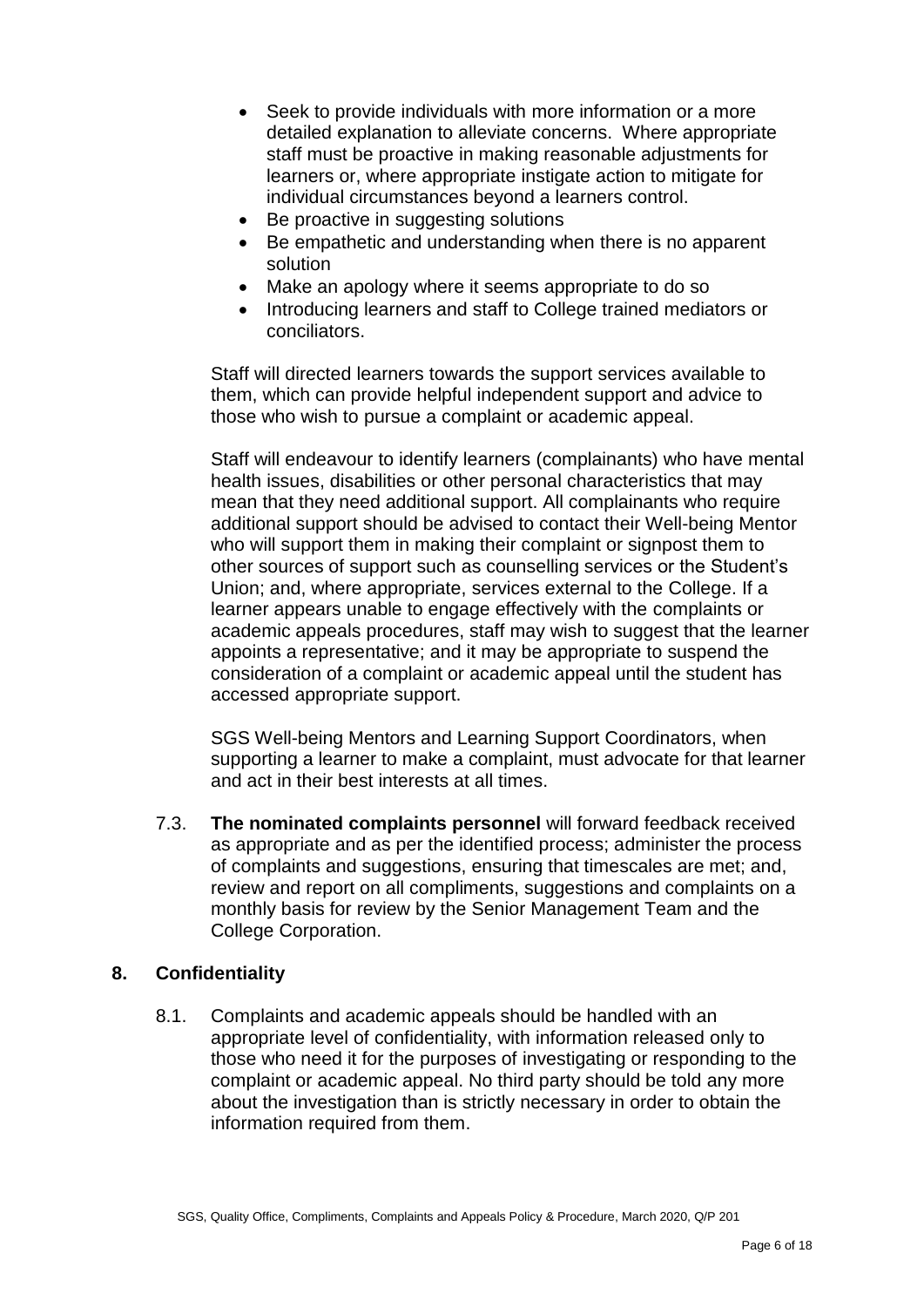8.2. Where a complaint is made about another learner or a member of staff they will be told about the existence and nature of the complaint, some that they may adequately defend themselves against that complaint. The learner bringing the complaint will be told the outcome. However, it is not appropriate to share specific details affecting the other student or staff member, particularly where disciplinary action is being taken, and therefore these details will remain confidential.

## **9. Reporting requirements**

- 9.1. Valuable feedback is obtained through the consideration and resolution of complaints and academic appeals. Both procedures allow the College to identify opportunities to improve provision of services and academic decision making. All formal complaints and academic appeals will be recorded and used for analysis and management reporting. The SGS Further Education Corporation will receive reports, at least annually, and the College with make an annual return, as to the volume and outcomes of complaints to (1) the Office of the Independent Adjudicator; and (2) to the Education and Skills Funding Agency (FE) and the Office for Students (HE) upon request.
- 9.2. The recording, analysis and management reporting of complaints and appeals will include an analysis of the prevalence of issues relating to equality, diversity and inclusion.

## **10. Related Guidance, Strategies and Legislation**

- Complaint Investigation Guidelines for Managers
- SGS Quality and Improvement Strategy 2018 2020
- SGS Single Equality Policy
- SGS Applications, Admissions and Enrolments Policy and Procedure, and Guidance, Inclusion, Support and Transition policy
- OFQUAL General Conditions and Awarding Body Regulations
- JCQ Appeals Booklet
- University of Gloucestershire Academic appeals and student complaints guidelines

## **11. Addendum – Complaints and appeals arising from the Coronavirus/ Covid-19 pandemic**

- 11.1. Coronavirus/Covid-19 is an unforeseen and unprecedented circumstance, beyond the reasonable control of the College. Like all educational institutions, the outbreak of Coronavirus has interfered with our continuing ability, to deliver programmes and other services in accordance with the descriptions provided on our website and within our prospectuses. However, the College is committed to use all reasonable endeavours to minimise disruption as far as it is practicable to do so.
- 11.2. Where it is not practical to do so, learners will not be penalised for missing any teaching or assessments because they have coronavirus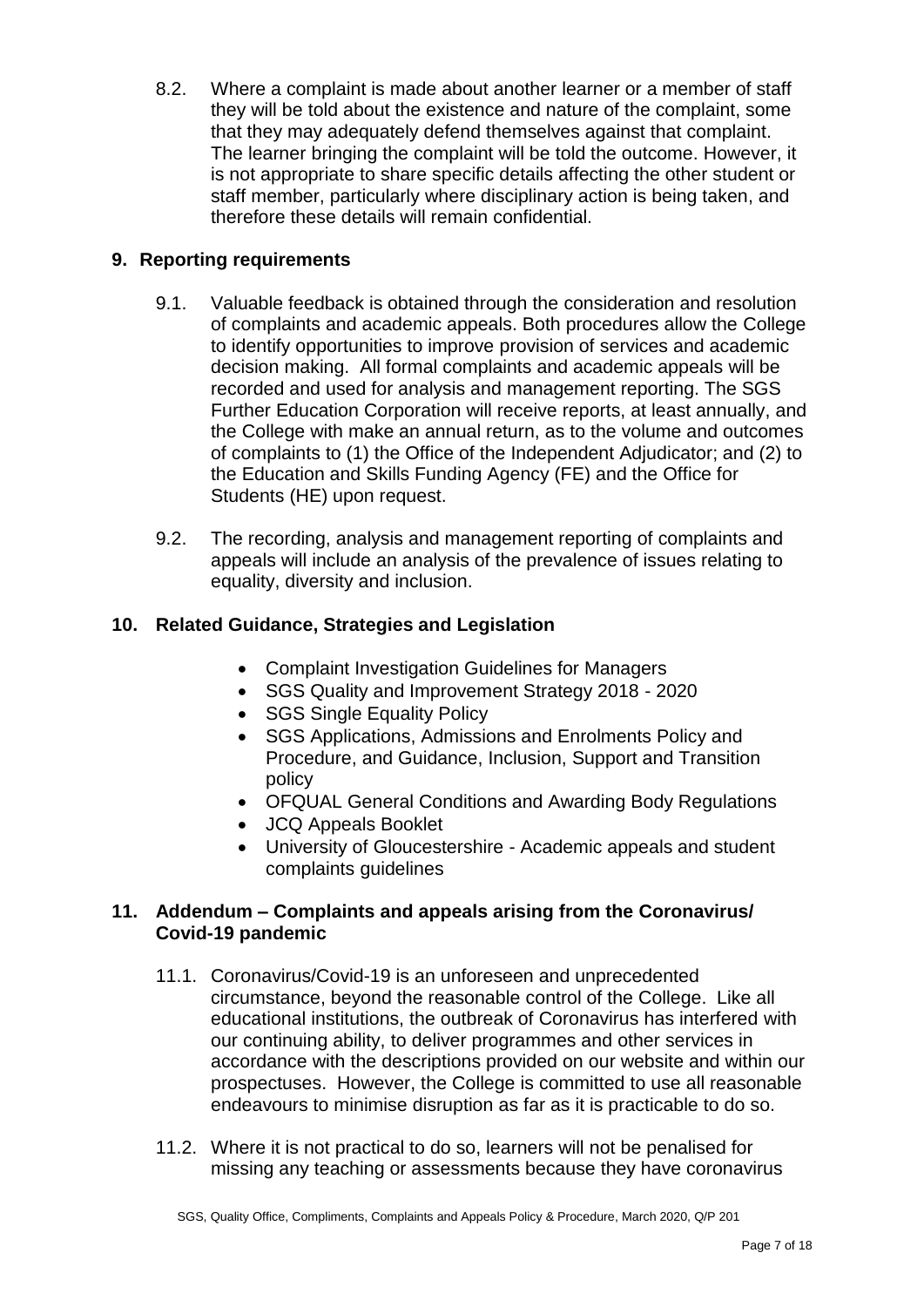symptoms, because they are following advice to self-isolate, or because they have unexpected caring responsibilities.

- 11.3. All learners have been advised of what they must do in these circumstances, and how they should report a sickness absence.
- 11.4. The College has relaxed strict rules about needing medical evidence to support sickness absences. However, periods of illness, self-isolation or caring responsibilities must still be reported. If you think that these may impact upon your ability to continue to engage with or complete your studies you must communicate this to the College without delay; and before any assessment decision is made, using the College's mitigating circumstances process.
- 11.5. You may be able to make a complaint about how the coronavirus has affected your studies. Depending on the circumstances, you may also be able to make an academic appeal if your progress or grades have been affected. But all providers, SGS included, will not yet know what measures will be put in place to overcome the challenges that this disruption is causing. However, SGS is committed to the principal of fairness and expects that learners, who have complaints (and those who wish to make appeals), follow the informal early resolution process before lodging a formal complaint or appeal.
- 11.6. SGS College is unable to accept formal complaints, related to Coronavirus/Covid-19 unless the informal early resolution process has been attempted.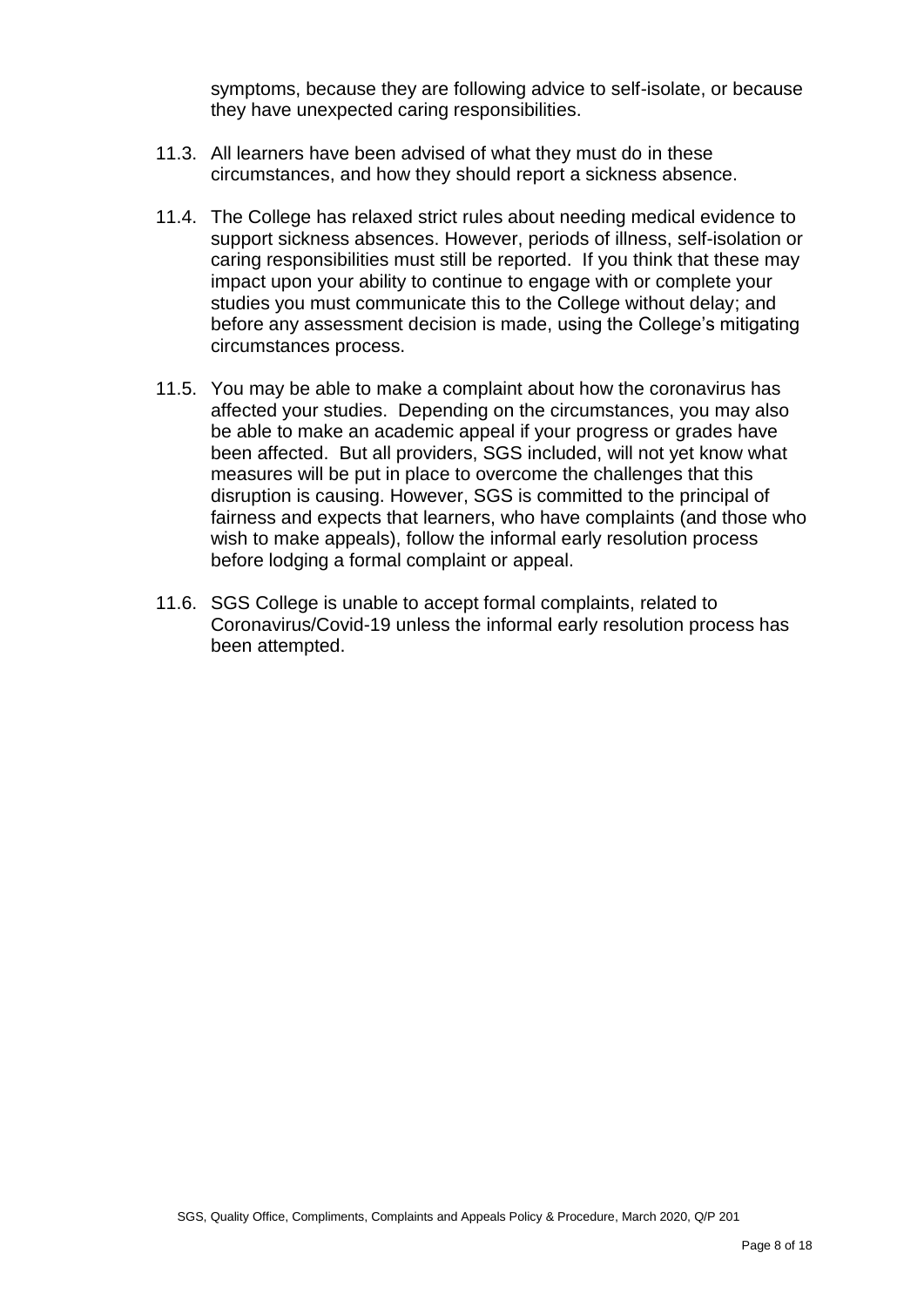## **12. Complaints and appeals procedure**



**Note: early informal resolution is intended to address concerns swiftly and locally in a straightforward way.** 

All stakeholders are strongly encouraged to consider early informal resolution prior to making a formal complaint; the College reserves the right to reject formal complaints and refer them back to informal resolution where that is a more appropriate mechanism to resolve the concern.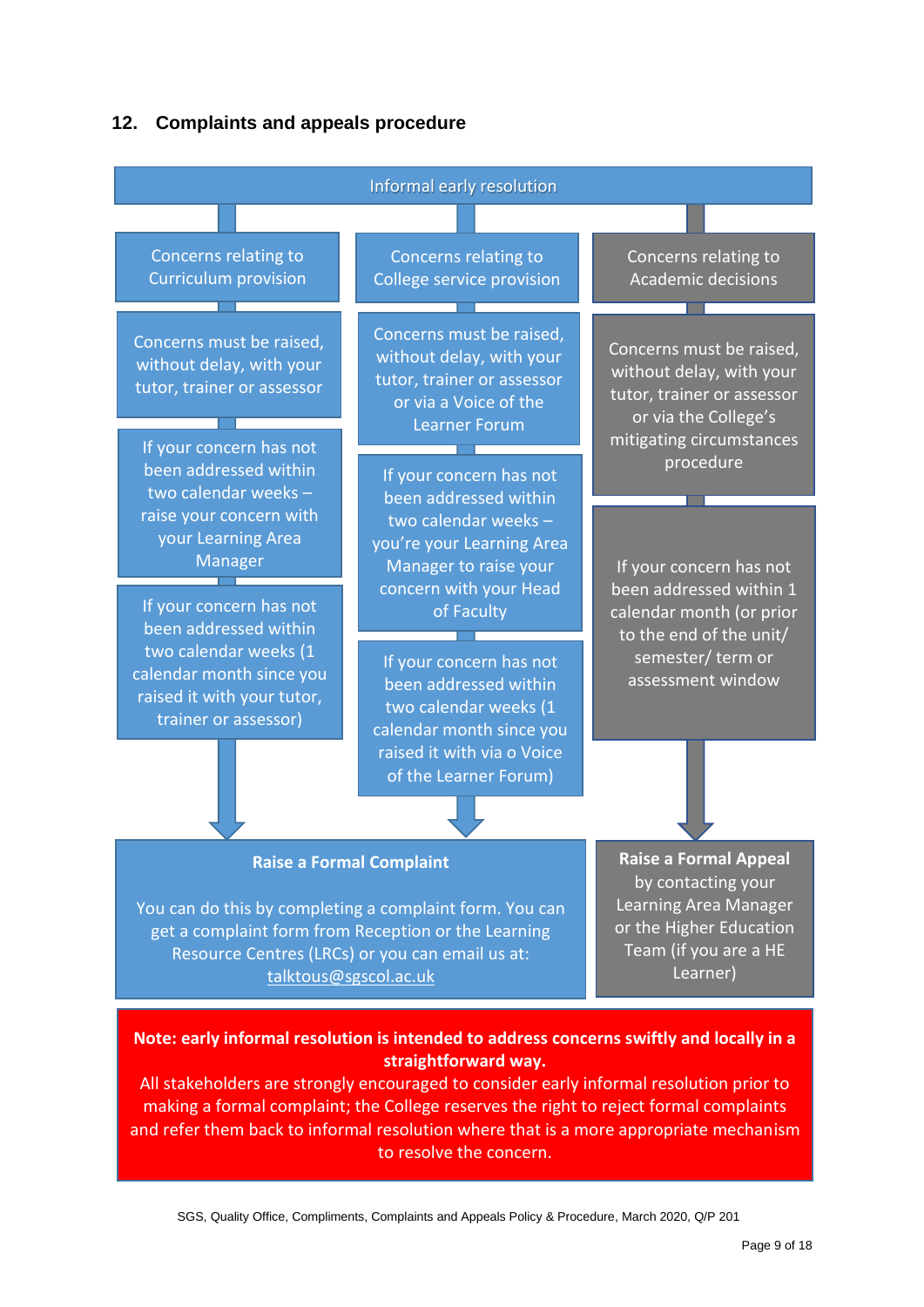#### **Formal Complaints**

The College will only accept formal complaints where:

- (1) The learner has declined to engage with early resolution and initiates the formal process by completing a complaint form or emailing us at [talktous@sgscolac.uk](mailto:talktous@sgscolac.uk)
- (2) early resolution was attempted, but the learner was dissatisfied with the outcome and initiates the formal process by completing a complaint form or emailing us at [talktous@sgscolac.uk;](mailto:talktous@sgscolac.uk) or,
- (3) The concern is highly complex and will require detailed investigation.

**Initial evaluation and acknowledgement:** Upon receipt of a formal complaint the College will evaluate it, if it meets the criteria for a formal complaint it will be acknowledged within two working days. If not, it will be referred back for early informal resolution.

**Investigation:** All accepted formal complaints will be fully investigated by an impartial person, appointed by the College – This investigation will be based upon the submissions of the concerned learner and other evidence available to the investigating officer at the time of the investigation. It is not always possible or practical to meet with learners in person and therefore we encourage those making formal complaints to seek support from a family member, their Well-being mentor or another trusted representative to ensure that their concern is accurately recorded. Investigations can take up to 90 days to complete - complainants will be informed of progress throughout the investigation.

**Possible outcomes** (Learners will be informed in writing of the outcome)

Notice that the complaint is not upheld

Notice that the complaint has been upheld (in whole or in part) and a description of the suggested resolution

Where the learner accepts the formal outcome they can request a **completion of procedures letter** – confirming the closure of their complaint.

Where the learner rejects the formal outcome they can request a review. Requests for review must be received within 10 working days of the date of the outcome letter.

**Review:** Leaners can only request a review where they:

- (1) Believe that this procedure has not been followed correctly;
- (2) Have new material evidence; or,
- (3) Believe that the proposed resolution is not reasonable.

SGS, Quality Office, Compliments, Complaints and Appeals Policy & Procedure, March 2020, Q/P 201 **completion of procedures letter**. **Final Outcome:** Following a request for review, the final outcome will be approved by the College Principal and sent in writing (with 10 working days) to the Learner in the form of a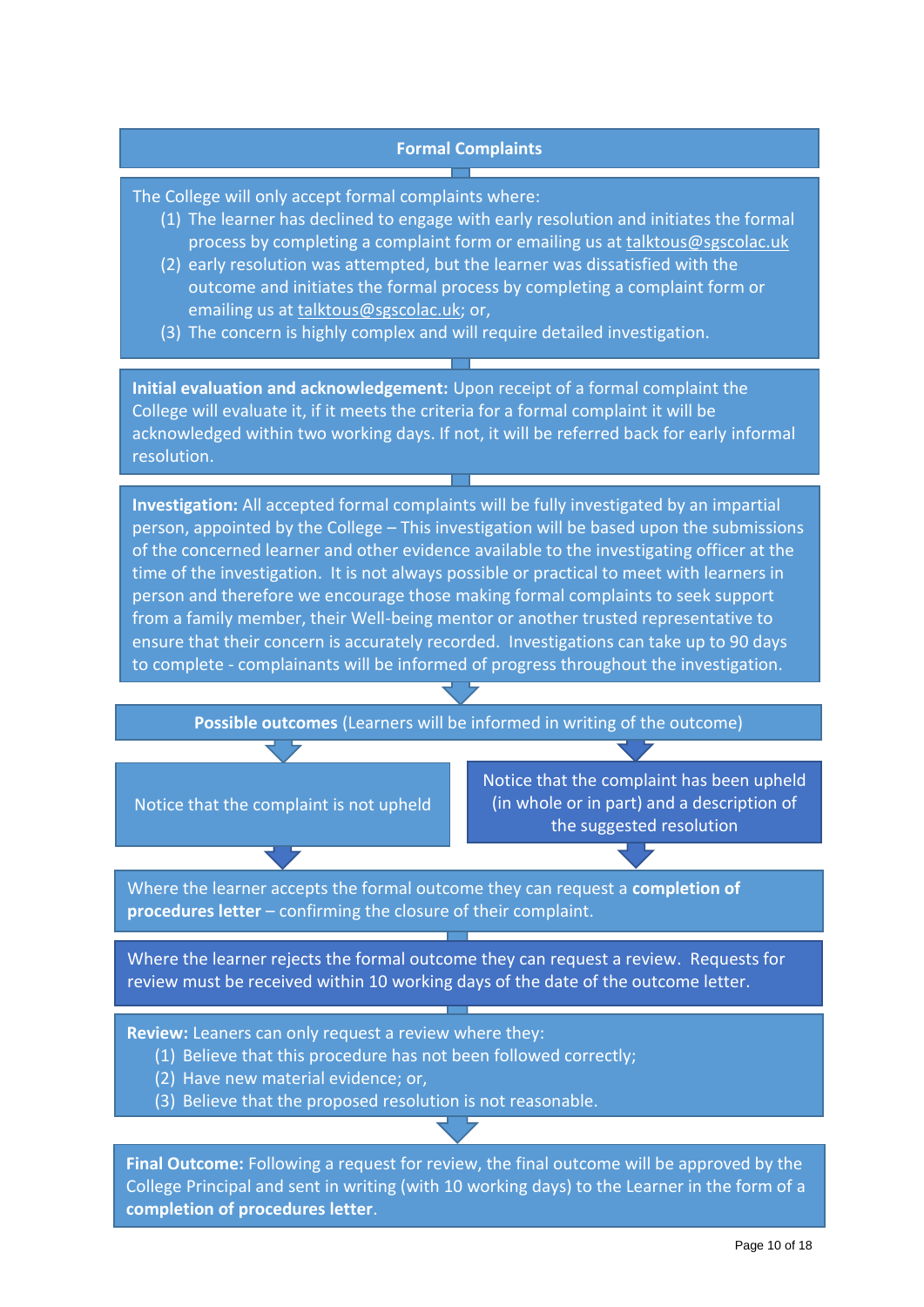

The College will **only** consider academic appeals if they are based on the following grounds:

- (1) The appeal is received by the College (using the Academic Appeals Form) **within 20 working days** of the result(s) being published\*, together with appropriate evidence supporting:
- (2) That, at the time of the assessment, there where circumstances which adversely affected the learner's performance which the learner was unable to communicate to College before an assessment decision was made;
- (3) That there was an administrative error or procedural irregularity during the conduct of the relevant assessment of such a significant nature as to have materially affected the approved grade or mark awarded.

\*For HE learners the appeal must be received within 20 working days of the Module Board of Examiners where the mark for the module/assessment was confirmed.

The Academic Appeals Group (HE) or the Curriculum Assessment Board (FE) will meet at the earliest opportunity to review the appeal and the outcome will be communicated, in writing, to the learner within 5 working days.

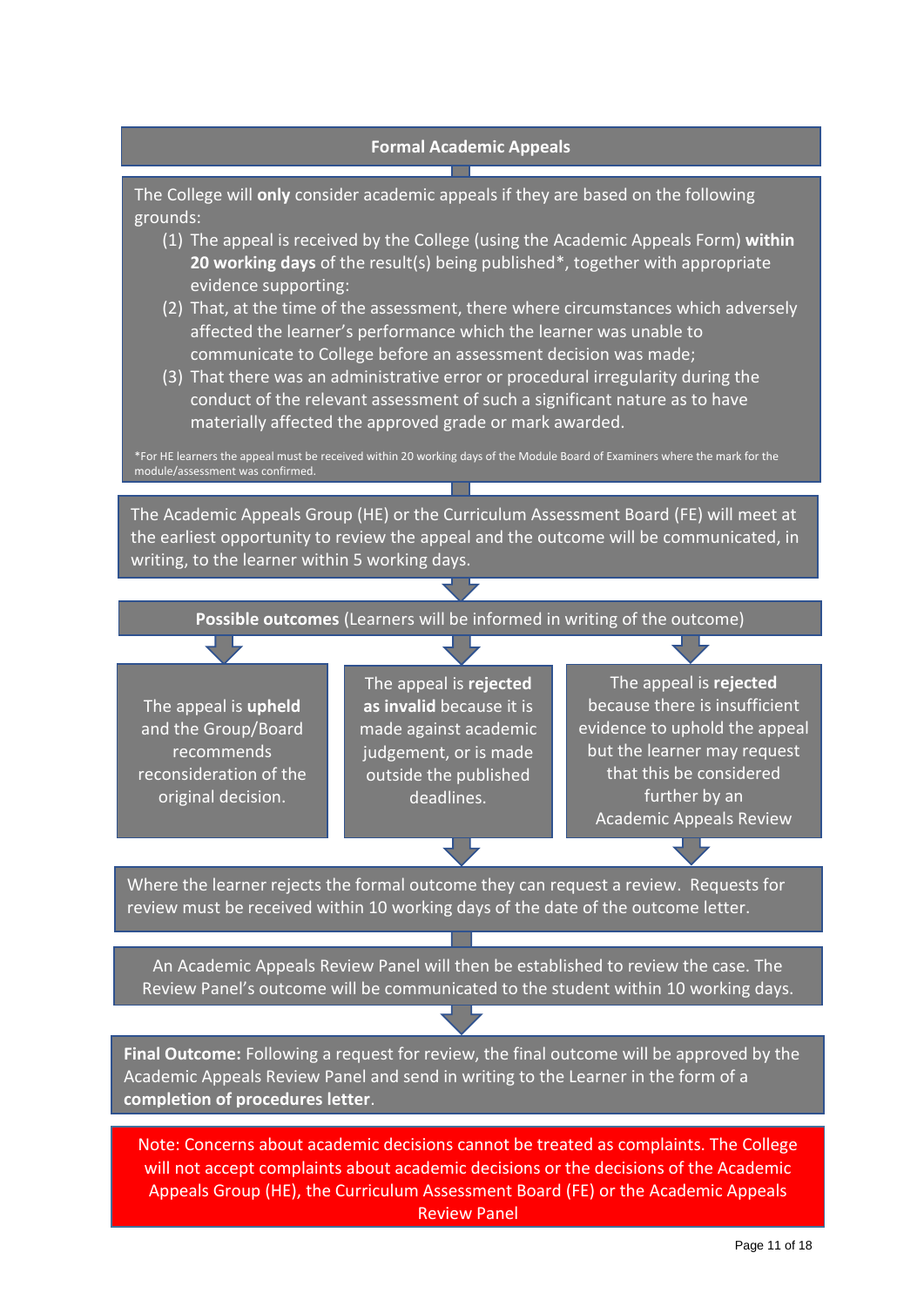#### External Appeals Process

Learners should **only** consider the external appeals process once thaey have exhausted all internal College Procedures and have received a **completion of procedures** letter confirming this.

#### **Formal Complaints and Appeals**

Completion of Procedures letter received

Learners can escalate their complaint to their Qualification Awarding Body (The address for the Awarding Body will be highlighted with the Completion of Procedures letter.

Learners who are dissatisfied with the response they receive from their Awarding Body can escalate their complaint to the Education and Skills Funding Agency (ESFA) by emailing: complaints.esfa@education.gov.uk

Further Education Learners **Higher Education Learners** 

Completion of Procedures letter received

T

Learners can escalate their complaint to their Qualification Awarding Body: Learners on programmes awarded by the University of Gloucestershire can write to: [appealsandcomplaints@glos.ac.uk](mailto:appealsandcomplaints@glos.ac.uk)

Learners on programmes awarded by Pearson should visit: [https://qualifications.pearson.com/en/co](https://qualifications.pearson.com/en/contact-us/feedback-and-complaints.html) [ntact-us/feedback-and-complaints.html](https://qualifications.pearson.com/en/contact-us/feedback-and-complaints.html)

Learners who are dissatisfied with the response they receive from their Awarding Body can refer their complaint to the Office of the Independent Adjudicator by visiting: https://www.oiahe.org.uk/students/how -to-complain-to-us/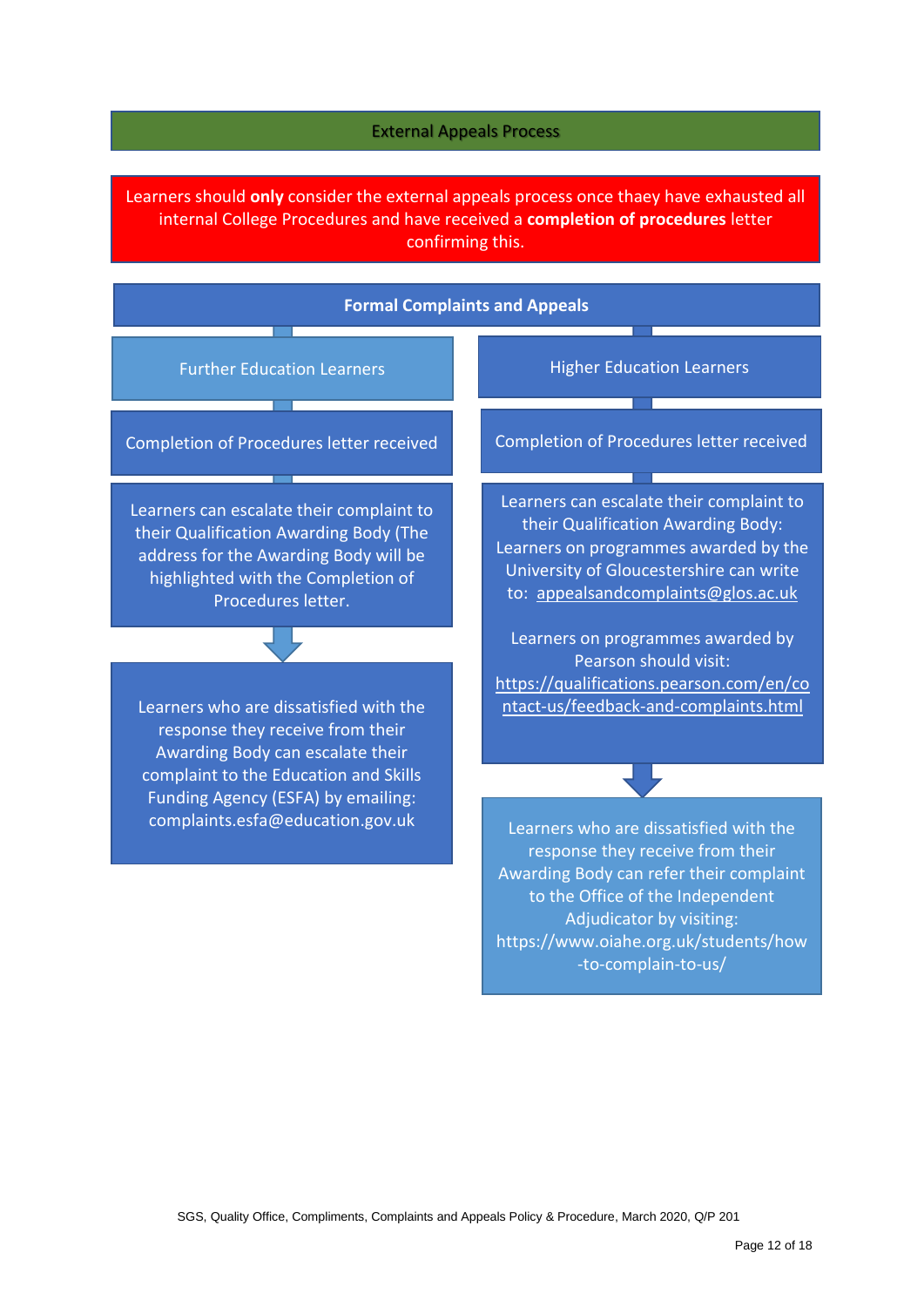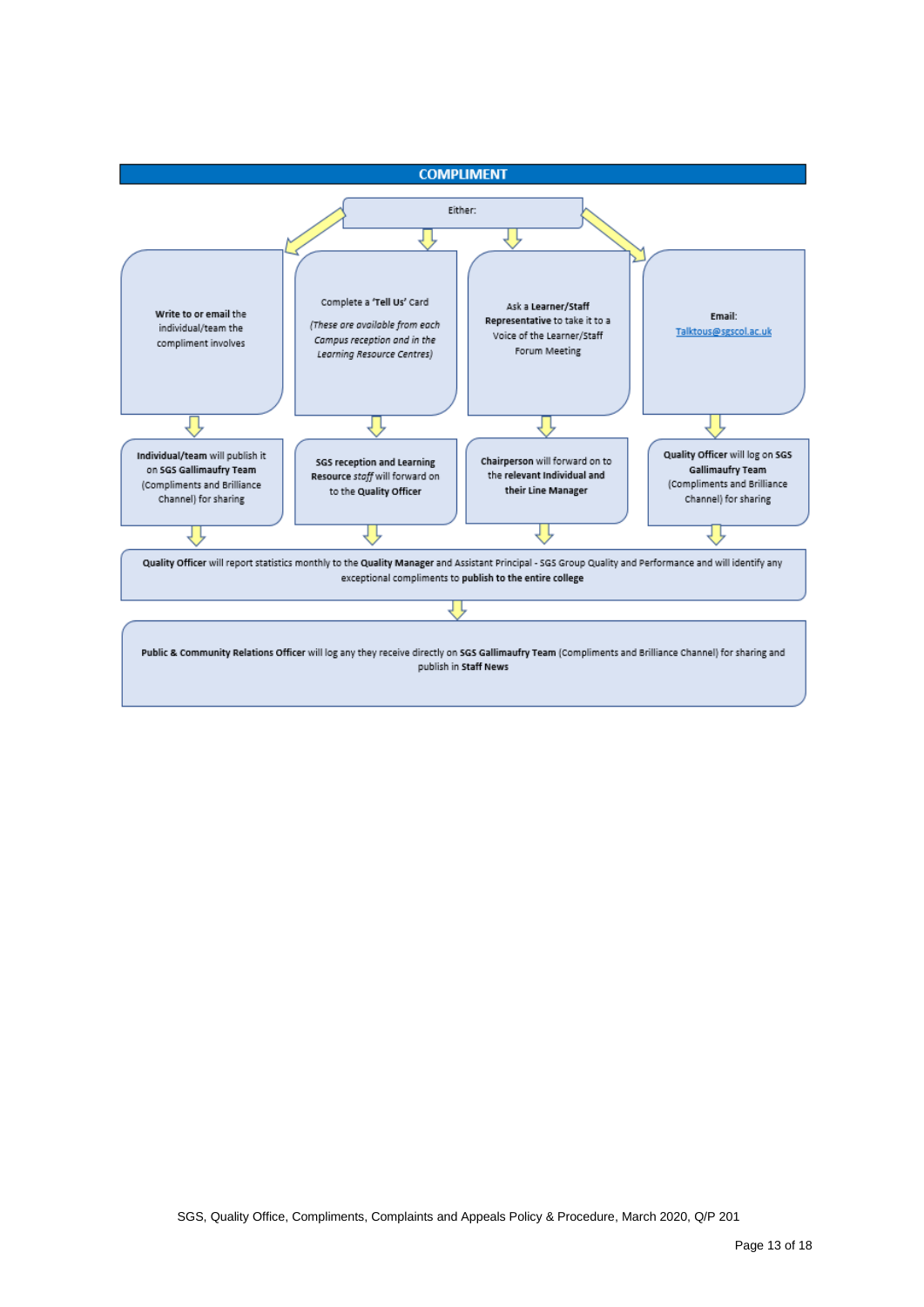## Appendix 1: **Formal Complaint Form**

Before you complete this form, please ensure that you have firstly raised the matter informally at a local level with the appropriate Tutor, Programme Lead or Learning Area Manager. Please also ensure that you have carefully read the SGS Compliments, Complaints and Appeals Policy & Procedure.

### **SECTION A: LEARNER DETAILS**

| Name, including your Surname (Family Name):           |  |
|-------------------------------------------------------|--|
| Student ID Number (e.g. sgs12345):                    |  |
| Which campus do you study at:                         |  |
| <b>Daytime Telephone Number:</b>                      |  |
| Course:                                               |  |
| Date of complaint (or incident leading to complaint): |  |

## **SECTION B: REPRESENTATIVE (DATA PROTECTION WAIVER)**

**If you wish to appoint a representative to act on your behalf you can do so here.** 

**Name of representative:** 

**By ticking the box below, I confirm that I am giving consent to the College to share my personal data with my representative and; I understand that all correspondence relating to my complaint will be sent to my representative, unless I ask the College to stop, by emailing [Siobhan.turner@sgscol.ac.uk](mailto:Siobhan.turner@sgscol.ac.uk)**

**Tick here to confirm** ☐

### **SECTION C: GROUNDS FOR COMPLAINT**

**Please confirm your grounds for appeal by selecting the appropriate box(es) below:**

1. *I have attempted informal early resolution but I remain dissatisfied with the outcome and wish to initiate a formal complaint* 

 $\square$  Yes  $\square$  No

2. My concern is highly complex and will require detailed investigation

| $\Box$ Yes | $\Box$ No |
|------------|-----------|
|------------|-----------|

### **SECTION D: SUPPORTING STATEMENT**

**Please give details of the circumstances of your complaint and attach any relevant supporting evidence (continuing on a separate sheet if necessary).**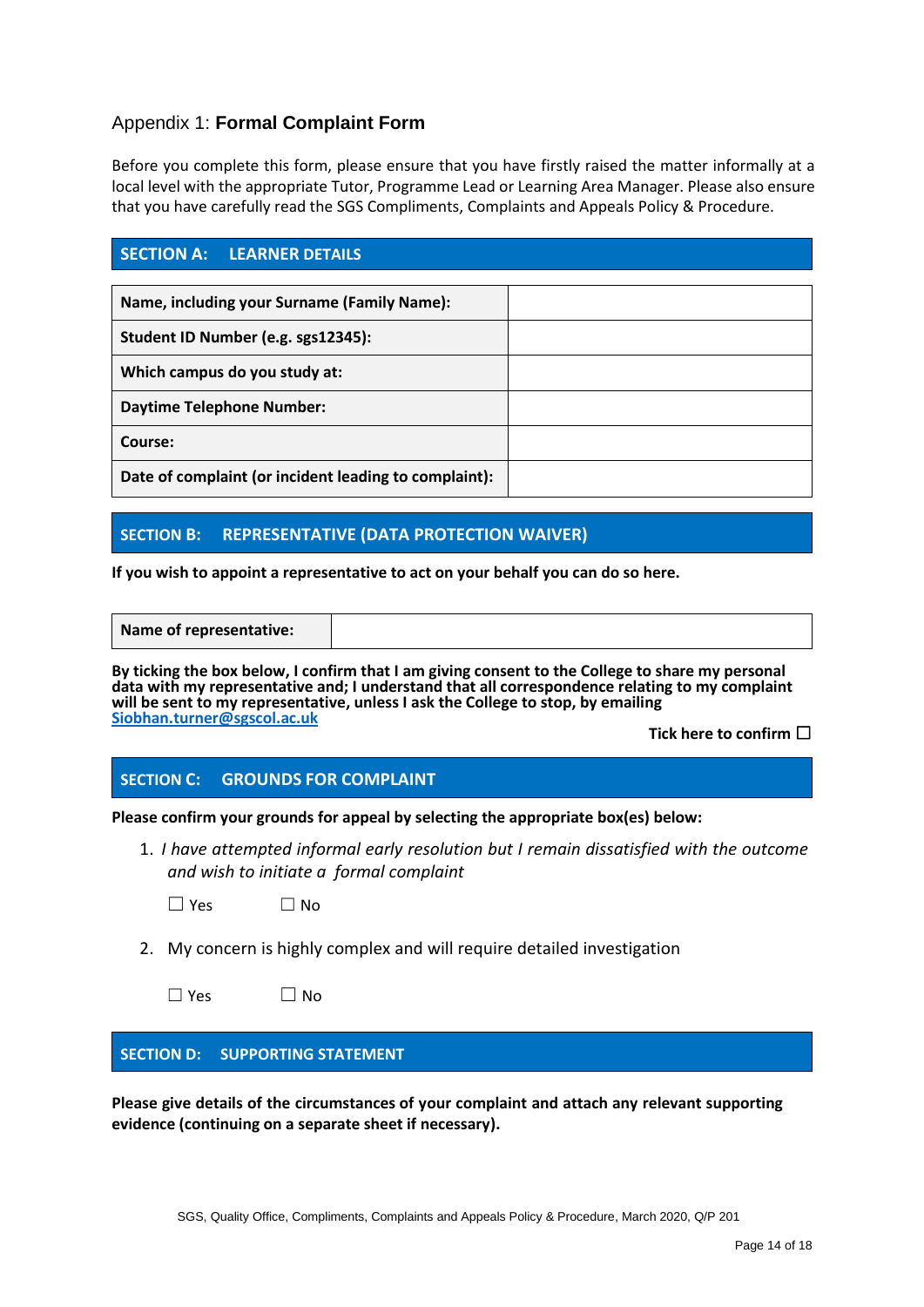**Please indicate the remedy you are seeking as a resolution to your appeal:**

#### **SECTION E: DETAILS OF EARLY INFORMAL DISCUSSIONS**

**Has this complaint been raised informally first with the appropriate Tutor, Programme Lead or Learning Area Manager?**

**NO :** Prior to completing this form please ensure that you have attempted to resolve the matter informally with the appropriate Tutor, Programme Lead or Learning Area Manager.

**YES : If 'Yes', with whom was it discussed? :**

| Name of staff member: |  |
|-----------------------|--|
| <b>Post Title:</b>    |  |
| Date discussed:       |  |

**What was the outcome?** *(Please also indicate why you are still dissatisfied)*

### **SECTION E: STUDENT DECLARATION**

#### **By signing this form, I declare that:**

- I have read and understood the SGS Compliments, Complaints and Appeals Policy & Procedure.
- I understand that the College will need to gather information about the matters raised in my complaint and that this information may include sensitive personal details which will be processed in accordance with Data Protection legislation and the [College's Privacy Notice](https://www.sgscol.ac.uk/privacy)
- I understand that my complaint will be handled in confidence, but that in order to investigate the issues raised it may be necessary to disclose the content of my appeal to relevant staff or exchange information with external organisations
- If I have disclosed personal data relating to another person/s within my complaint, I have been given permission by them to do so.
- I confirm that what I have written on this form and any enclosures is truthful and relevant to my complaint.

| Signed (Your Signature) | Date |
|-------------------------|------|
|                         |      |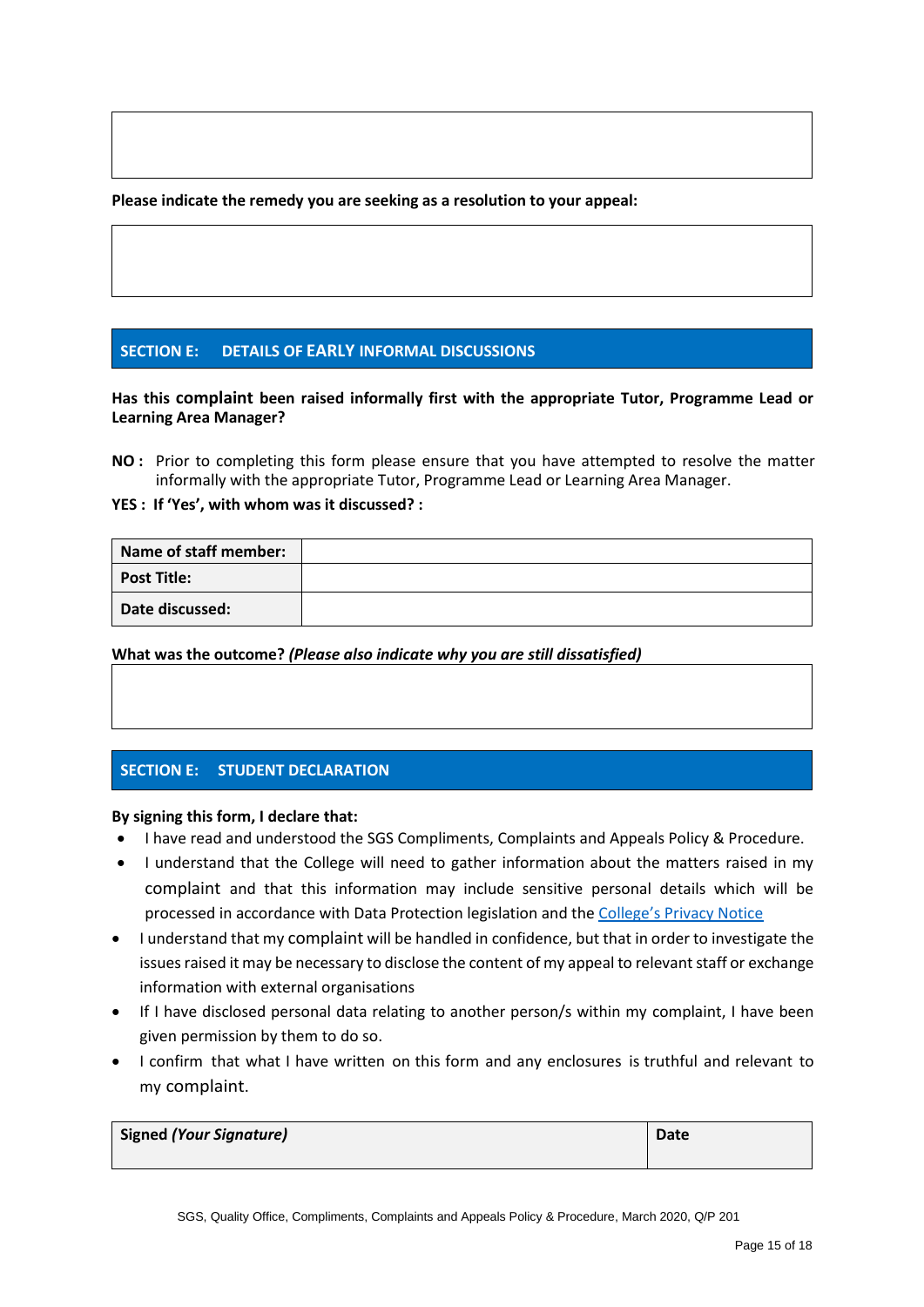## Appendix 2: **Academic Appeals Form**

Before you complete this form, please ensure that you have firstly raised the matter informally at a local level with the appropriate Tutor, Programme Lead or Learning Area Manager. Please also ensure that you have carefully read the SGS Compliments, Complaints and Appeals Policy & Procedure.

| <b>SECTION A: LEARNER DETAILS</b>                                                                           |  |  |
|-------------------------------------------------------------------------------------------------------------|--|--|
|                                                                                                             |  |  |
| Forename(s):                                                                                                |  |  |
| <b>Surname (Family Name):</b>                                                                               |  |  |
| Student ID Number (e.g. sgs12345):                                                                          |  |  |
| <b>Email Address:</b>                                                                                       |  |  |
| <b>Daytime Telephone Number:</b>                                                                            |  |  |
| Course:                                                                                                     |  |  |
| Date of result publication or Module Board of<br>Examiners to which this appeal relates (e.g. July<br>2020) |  |  |

#### **SECTION B: MODULE/ASSESSMENT ELEMENT RELATED TO THE APPEAL**

**Please give the module code(s) and details of the assessment(s) related to the appeal** (e.g. Unit number, assignment)

#### **SECTION C: GROUNDS FOR APPEAL**

**Please confirm your grounds for appeal by selecting the appropriate box(es) below:**

- **1.** *At the time of the assessment, there existed circumstances which adversely affected your performance a n d which you were unable to communicate to the Board of Examiners before it reached its decision. In making such a case, you must provide valid documentary evidence where appropriate. (Retrospective medical certification will not be accepted as valid)*  $\square$  Yes  $\square$  No
- **2.** *There has been an administrative error or procedural irregularity during the conduct of the relevant assessment, of such a significant nature, as to have materially affected the approved grade or mark awarded.*

 $\Box$  Yes  $\Box$  No

#### **SECTION D: SUPPORTING STATEMENT**

**Please give details of the circumstances of your appeal and attach any relevant supporting evidence (continuing on a separate sheet if necessary).**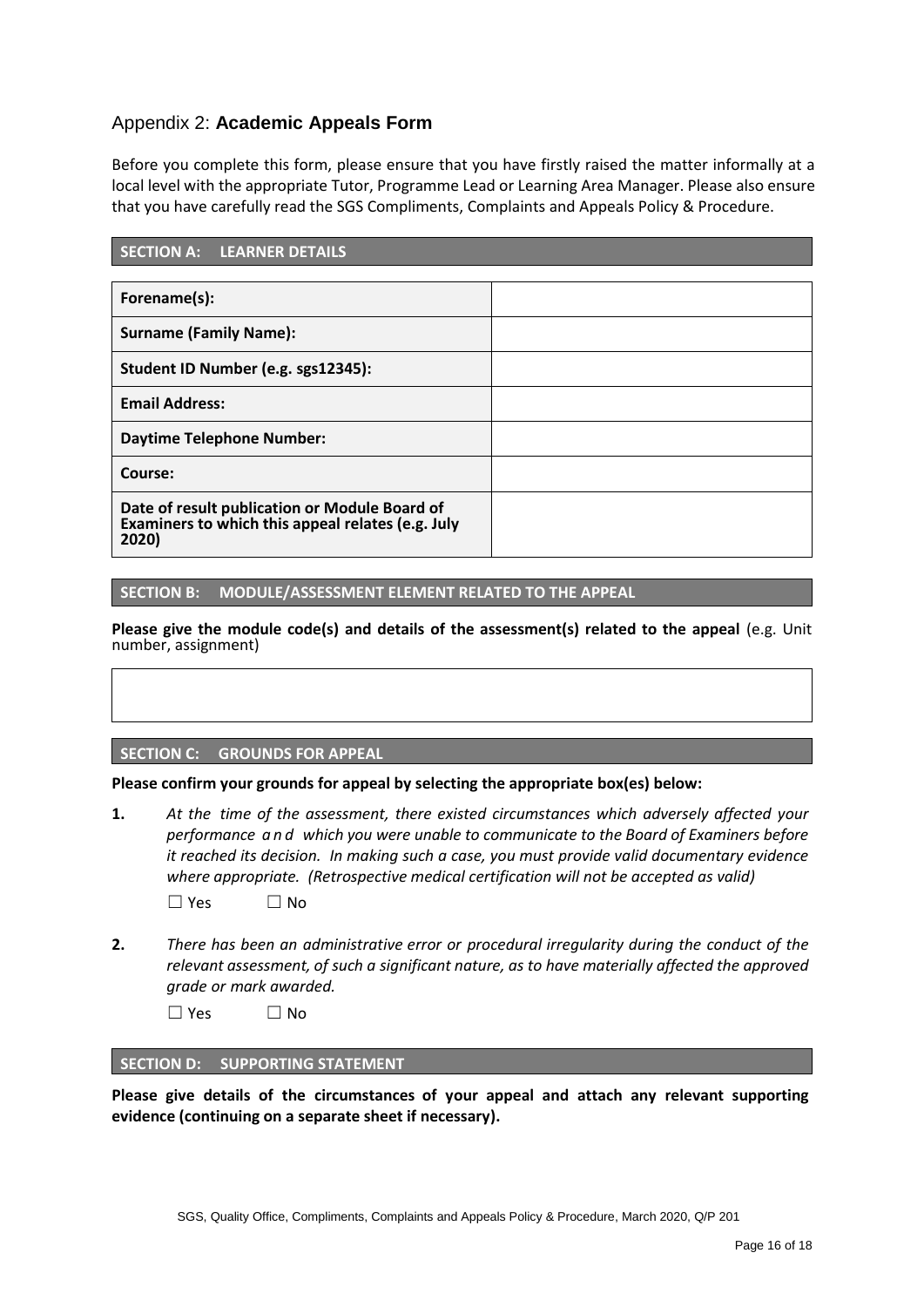**Please indicate the remedy you are seeking as a resolution to your appeal:**

#### **SECTION E: DETAILS OF INFORMAL DISCUSSIONS**

#### **Has this appeal been raised informally first with the appropriate Tutor, Programme Lead or Learning Area Manager?**

**NO :** Prior to completing this form please ensure that you have attempted to resolve the matter informally with the appropriate Tutor, Programme Lead or Learning Area Manager.

#### **YES : If 'Yes', with whom was it discussed? :**

| Name of staff member: |  |
|-----------------------|--|
| <b>Post Title:</b>    |  |
| Date discussed:       |  |

**What was the outcome?** *(Please also indicate why you are still dissatisfied)*

#### **SECTION E: STUDENT DECLARATION**

#### **By signing this form, I declare that:**

- I have read and understood the SGS Compliments, Complaints and Appeals Policy & Procedure.
- I understand that the College will need to gather information about the matters raised in my appeal and that this information may include sensitive personal details which will be processed in accordance with Data Protection legislation and the [College's Privacy Notice](https://www.sgscol.ac.uk/privacy)
- I understand that my appeal will be handled in confidence, but that in order to investigate the issues raised it may be necessary to disclose the content of my appeal to relevant staff or exchange information with external organisations
- If I have disclosed personal data relating to another person/s within my appeal, I have been given permission by them to do so.
- I confirm that what I have written on this form and any enclosures is truthful and relevant to my appeal.

| Signed (Your Signature): | Date: |
|--------------------------|-------|
|--------------------------|-------|

SGS, Quality Office, Compliments, Complaints and Appeals Policy & Procedure, March 2020, Q/P 201